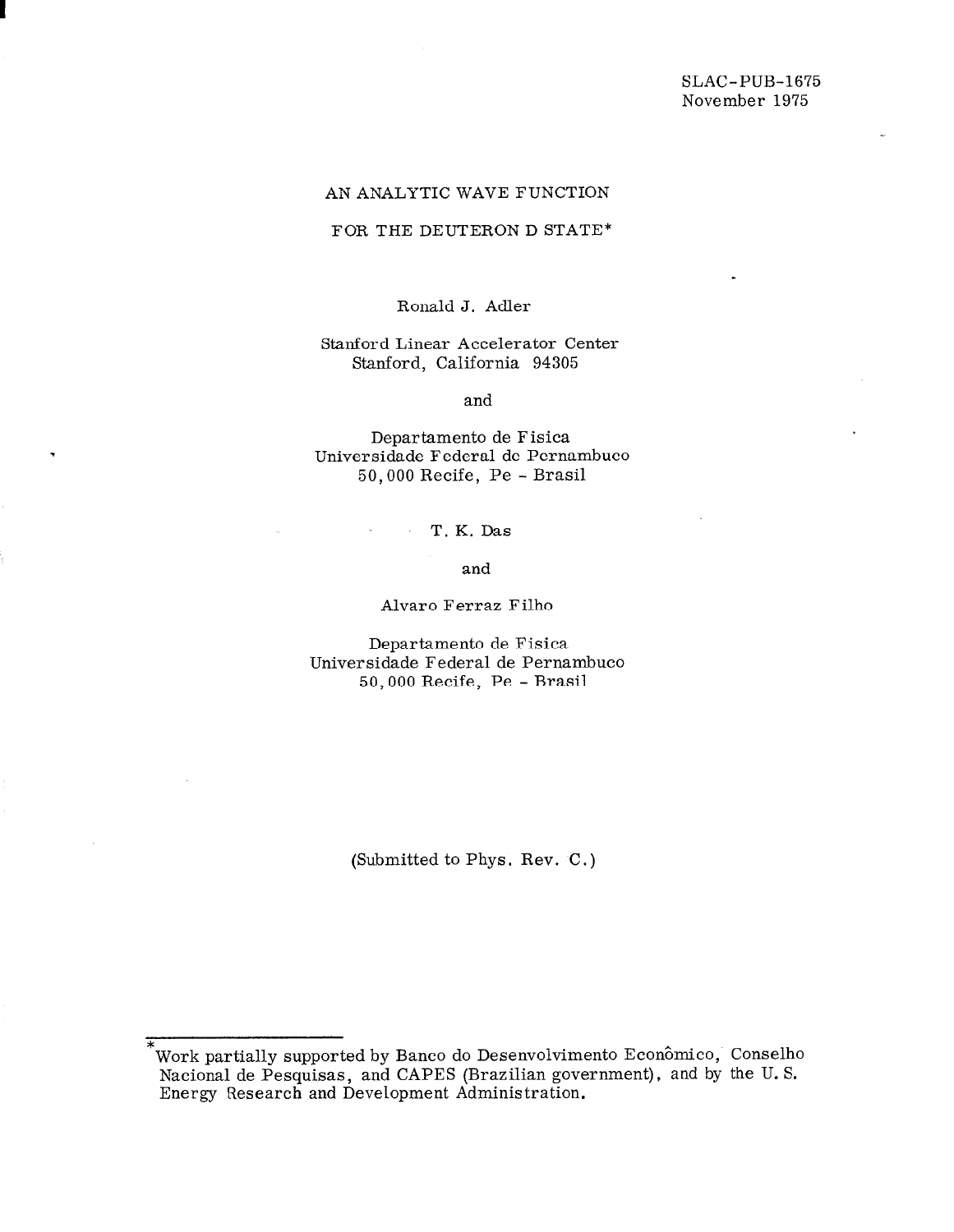### **ABSTRACT**

For calculations involving the deuteron S state wave function it is common to use the asymptotic form for a rough approximation and the ad hoc Hulthen form for a better estimate. The two parameters of the Hulthen function are determined by the deuteron binding energy and the singlet effective range. In like manner we propose an ad hoc analytic form for the D state wave function, which contains two parameters which are determined by the deuteron quadrupole moment and D state percentage. The resultant function coincides very closely with the functions obtained from several widely used potential models. Since the chief value of such an analytic wave function is to calculate matrix elements quickly and easily we explicitly calculate a form of integral that allows a large class of matrix elements to be evaluated immediately.

-2-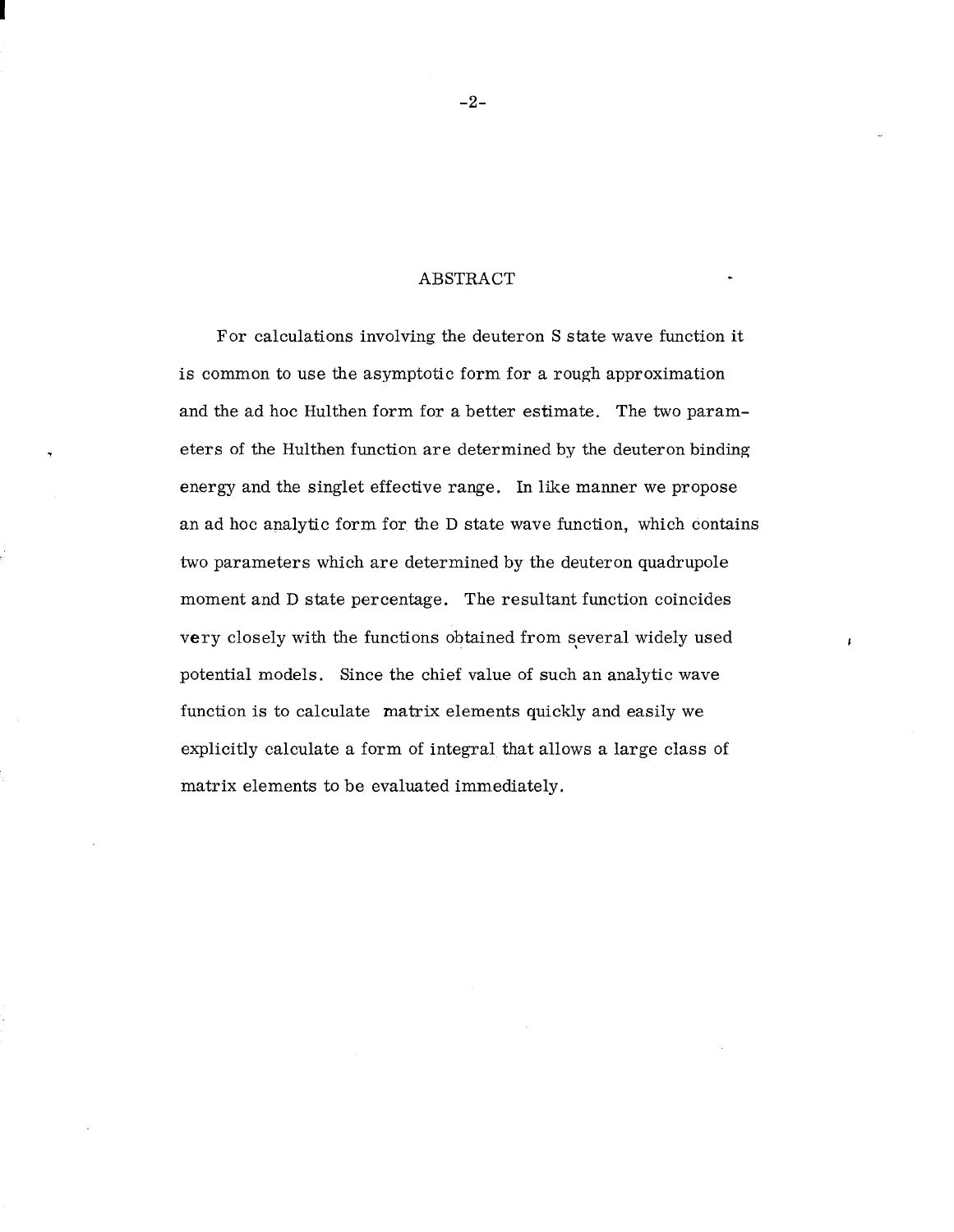## 1. WAVE FUNCTIONS

The Hulthen wave function $<sup>1</sup>$ </sup>

$$
u(r) = N (e^{-\gamma r} - e^{-\beta r}), \qquad \beta \gg \gamma \qquad (1.1)
$$

is widely used to represent the deuteron S state wave function. Basically the justification for this form is that the term  $e^{-\beta r}$  modifies the asymptotic form  $e^{-\gamma r}$  at small distances in such a way that  $u(0) = 0$ , and more specifically  $u \sim r$ , as is reasonable for S waves.<sup>2</sup> Moreover the parameters  $\gamma$  and  $\beta$ are not arbitrary;  $\gamma$  is given in terms of the deuteron binding energy  $\epsilon$  and nucleon mass M as  $3, 4$ 

$$
\gamma = \sqrt{M \epsilon} = .2316 f^{-1} \tag{1.2}
$$

and  $\beta$  may be determined from the triplet effective range parameter  $r_{\alpha} = 1.75$  f  $\mathsf{U}$ as approximately  $1, 5$ 

$$
\beta = \frac{(3-\gamma r_0) + (\gamma^2 r_0^2 - 10\gamma r_0 + 9)^{1/2}}{2r_0} = 5.98 \gamma \qquad (1.3)
$$

Similarly the normalization constant N may be expressed in terms of the effective range as

$$
N^2 = \frac{2\gamma}{1 - \gamma r_0} = .783 \tag{1.4}
$$

For many potential models the wave functions coincide very closely with the simple Hulthen function, except of course in the region  $r \leq .5$  f where many potentials have a hard core (Fig. 1.)<sup>6-9</sup>

Historically the Hulthen function has been so often used in calculating deuteron matrix elements that it would be hopeless to give a list of references. However, so far as we know, no function of comparable simplicity is in common use for calculating D - state effects. We have felt the need of such a function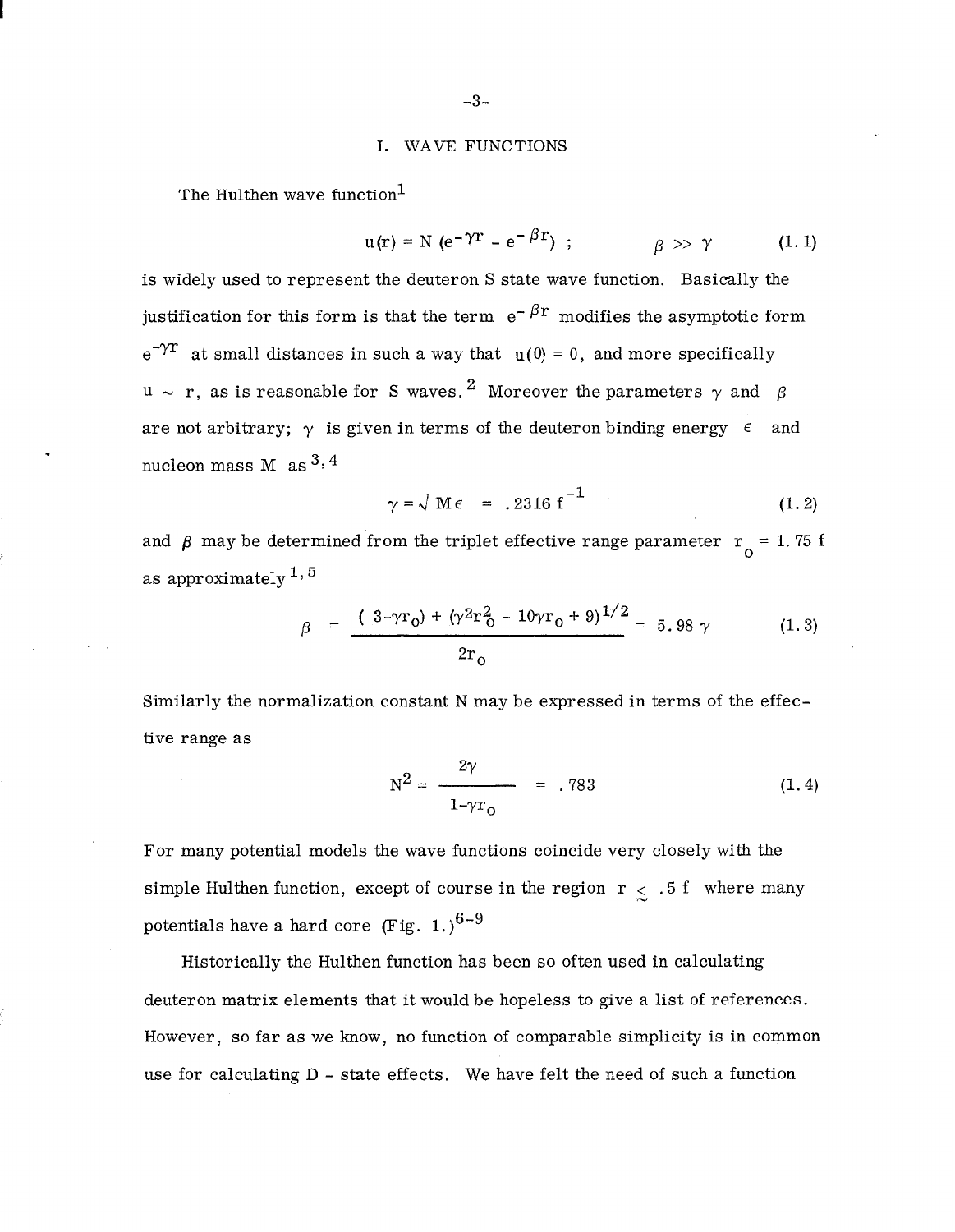in the past when studying the deuteron magnetic form factor,  $^{10,11}$  radiative np capture,  $5, 12$  and recently the controversial process of doubly radiative np capture,  $n+p \rightarrow d + 2\gamma$ . 13-18

As is well known the asymptotic form of the  $D$  - state wave function is  $3, 4$ 

$$
w_A(r) = \eta N e^{-\gamma r} (1 + \frac{3}{\gamma r} + \frac{3}{\gamma^2 r^2})
$$
 (1.5)

where  $\eta$  is termed the asymptotic D/S ratio, and is found to be about .026 in many potential models.  $6-9$  Unfortunately the tensor force has a large effective range and the wave functions obtained from potentials approach this asymptotic form very slowly, i.e. for  $r \geq 4$  f (see Fig. 2). Moreover the behavior at small r is w  $\sim r^{-2}$  as opposed to w  $\sim r^3$  as we would expect for a D-state.<sup>2</sup> Thus the asymptotic form is an extremely bad approximation.

To remedy this we multiply the asymptotic form by an interpolating factor which behaves like  $r^5$  at small r and like 1 at large r. We choose explicitly

$$
w(r) = \eta N (1 - e^{-\tau T})^5 e^{-\gamma T} (1 + \frac{3}{\gamma T} + \frac{3}{\gamma^2 T^2})
$$
 (1.6)

which clearly displays the desired limits. The parameter  $\gamma$  is the same as appears in (1.2) while we will treat  $\eta$  and  $\tau$  as arbitrary parameters to be determined by experimental properties of the deuteron.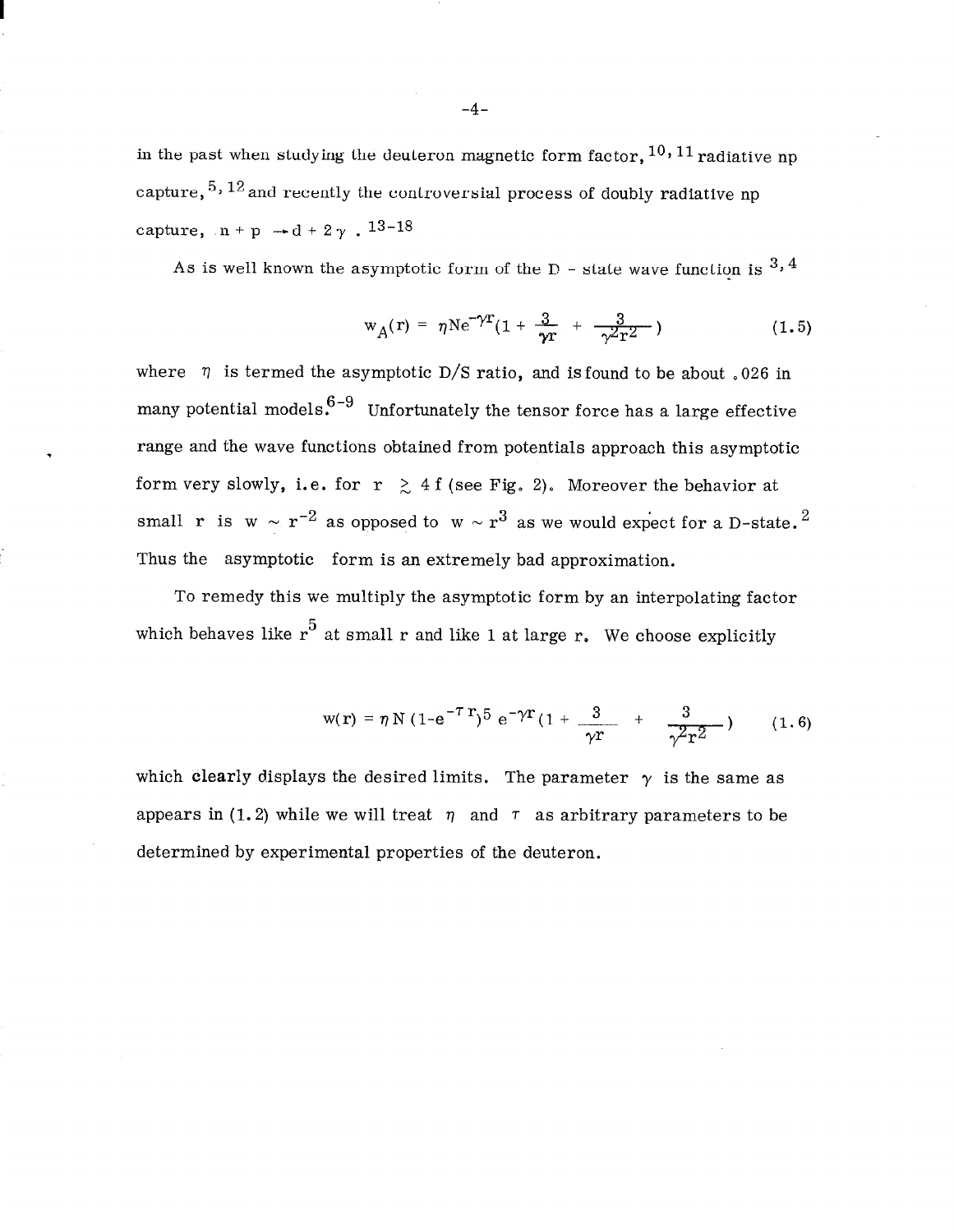### 11. INTEGRALS AND PARAMETERS

The form (1,6) is surprisingly easy to handle when doing integrals, despite the occurence of a fifth power in the interpolating factor, We will obtain the necessary integral formulae to calculate all matrix elements of the form

$$
\int_{0}^{\infty} e^{-\sigma r} r P g dr \qquad (2.1)
$$

where f and g are either the u or w wave functions, and p is either a positive or negative integer. It is clear from the functional forms of u and w in  $(1.1)$  and  $(1.6)$  that we need to evaluate only

$$
I(\lambda, \tau, n, m) = \int_{0}^{\infty} (1 - e^{-\tau} r)^{n} \frac{e^{-\lambda r}}{r^{m}} dr \qquad (2.2)
$$

for positive and negative integral values of m. Observe that we must have  $n \ge m$  in order that the integrals converge. By differentiating with respect to  $\tau$  we find the recursion relation

$$
\partial I(\lambda, \tau, n, m)/\partial \tau = n I(\lambda + \tau, \tau, n-1, -m-1) \qquad (2.3)
$$

Since I  $(\lambda, 0, n, m)$  is zero we may integrate to obtain

I (λ, 
$$
\tau
$$
, n, m) = n  $\int_0^{\tau} I(\lambda + \tau', \tau', n-1, m-1) d\tau'$  (2.4)

We now consider  $n = m$  and obtain the following

$$
I(\lambda, \tau, 0, 0) = \frac{1}{\lambda} \quad , \quad I(\lambda, \tau, 1, 1) = \ln\left(\frac{\lambda + \tau}{\lambda}\right) \quad (2.4a)
$$

It is now easy to show by induction that for  $n \ge 1$ 

I 
$$
(\lambda, \tau, n, n) = \frac{1}{(n-1)!} \sum_{k=0}^{n} {n \choose k} (-1)^{n-k} (\lambda + k \tau)^{n-1} \ln (\lambda + k \tau)
$$
 (2.5)

To obtain the general case of  $n \ge m$  we split up the interpolating factor and expand part of it: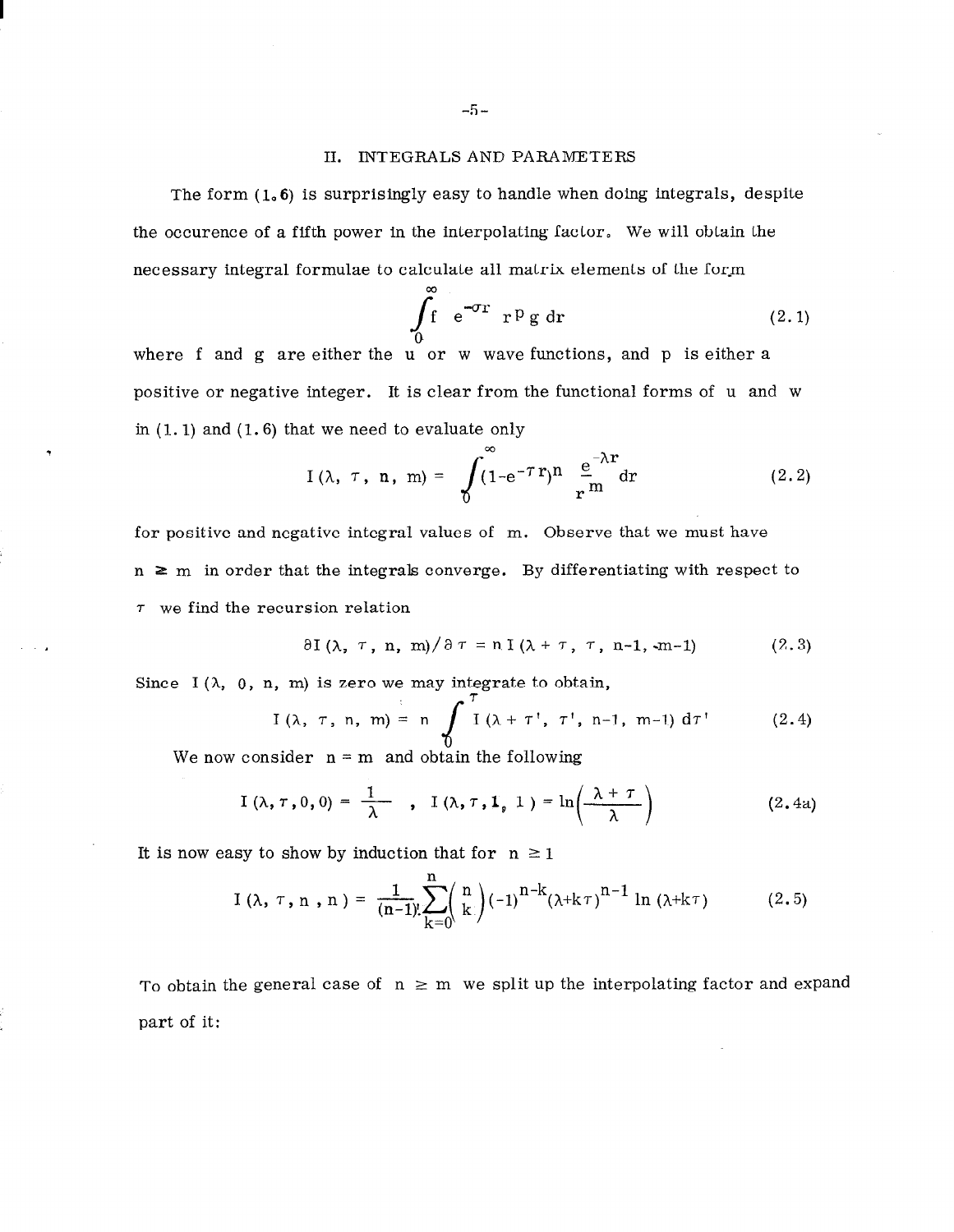$$
I(\lambda, \tau, n, m) = \int_{0}^{\infty} (1 - e^{-\tau} r)^{n-m} (1 - e^{-\tau} r)^{m} \frac{e^{-\lambda r}}{r^{m}} dr
$$
\n
$$
= \sum_{j=0}^{n-m} {n-m \choose j} (-1)^{j} \int_{0}^{\infty} (1 - e^{-\tau} r)^{m} \frac{e^{-(\lambda + j\tau)} r}{r^{m}} dr
$$
\n
$$
= \sum_{j=0}^{n-m} {n-m \choose j} \frac{(-1)^{j}}{(m-j)!} \sum_{k=0}^{m} {m \choose k} (-1)^{n-k} (\lambda + j\tau + k\tau)^{m-1} \ln(\lambda + j\tau + k\tau)
$$
\n(2.6)

-6-

With the substitution of a new dummy index  $g = j + k$  and the elementary relation

$$
\sum_{j=0}^{n-m} {n-m \choose j} {m \choose q-j} = {n \choose q}
$$
 (2.7)

we then obtain a simple final form

$$
I(\lambda, \tau, n, m) = \frac{1}{(m-1)!} \sum_{q=0}^{n} {n \choose q} (-1)^{m-q} (\lambda + q \tau)^{m-1} \ln(\lambda + q \tau), \quad n \geq m \geq 1 \qquad (2.8)
$$

For m negative or zero we need only expand the interpolating factor and use elementary integral formulas to obtain

$$
I(\lambda, \tau, n, -p) = \sum_{q=0}^{n} {n \choose q} \frac{(-1)^{q} p!}{(\lambda + q \tau)^{p+1}}, \quad p \ge 0, \quad n \ge 0
$$
 (2.9)

We now have evaluated the function  $I(\lambda, \tau, n, m)$  for all the necessary values of n and m, in  $(2.8)$  and  $(2.9)$ .

Let us now consider the values of the parameters  $\eta$  and  $\tau$  in the function w of (1.6). These may be fitted to the experimental values of the deuteron magnetic moment  $\mu_D = .858$  and quadrupole moment Q = 0.288 f<sup>2</sup>. Since the deuteron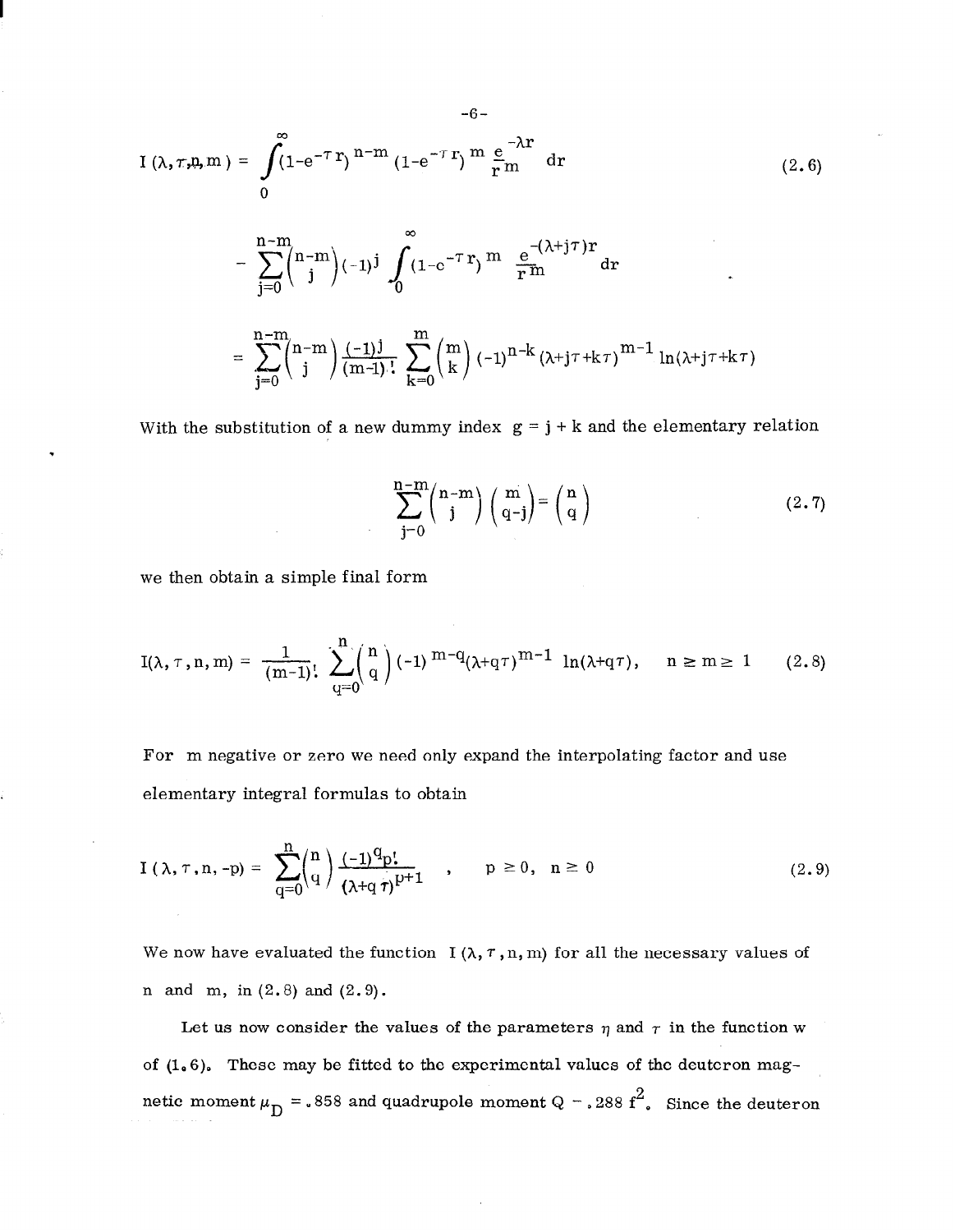magnetic moment may be expressed in terms of the nucleon moments  $\mu_p=2.79$ ,  $\mu_n$  = -1.91 and the D state probability (P<sub>D</sub>) we can equally well fit the value of  $P_D$ ; explicitly the deuteron moment is given in elementary theory by  $3, 4$ 

$$
\mu_{\rm D} = (\mu_{\rm p} + \mu_{\rm n}) - (3/2) P_{\rm D}(\mu_{\rm p} + \mu_{\rm n} - 1/2)
$$
\n(2.10)

which may be solved to give  $P_D = .04$ .

There are, however, additional contributions to  $\mu_D$  which are not included in the above, such as meson exchange current,  $10,11,19$  velocity dependent spinorbit forces, etc. <sup>20,21</sup> These increase  $\mu_{\text{D}}$  by several percent, according to estimates, and thereby increase  $P_D$  to about . 07. This value of  $P_D$  is also in agreement with that obtained using some of the more popular potential models. $6-9$ We will thus consider the two cases of  $P_D = 0.07$  and  $P_D = 0.04$ , with the former being probably more realistic.

We now fit  $\eta$  and  $\tau$  using the relations

$$
P_{D} = \int_{0}^{\infty} w^{2} dr , \qquad P_{D}(\exp.) = .04 \text{ or } .07
$$
 (2.11)  

$$
Q = \frac{1}{\sqrt{50}} \int_{0}^{\infty} (uw - \frac{w^{2}}{\sqrt{8}}) r^{2} dr , \ Q(\exp.) = .288 f^{2}
$$

With use of the wave functions  $(1.1)$  and  $(1.6)$  and the integral formulae  $(2.8)$ and (2.9) these reduce immediately to simple algebraic expressions.

For the D-state percentage,

$$
P_{D} = \eta^{2} N^{2} \sum_{n=1}^{4} a_{n} \left[ \frac{1}{(n-1)!} \sum_{q=0}^{10} {10 \choose q} (-1)^{n-q} (2 \gamma + q \tau)^{n-1} \ln(2 \gamma + q \tau) \right] (2.12)
$$
  
+  $\eta^{2} N^{2} a_{0} \sum_{q=0}^{10} {10 \choose q} (-1)^{q} \frac{1}{(2 \gamma + q \tau)}, \quad a_{n} = \left(1, \frac{6}{\gamma}, \frac{15}{\gamma^{2}}, \frac{18}{\gamma^{3}}, \frac{9}{\gamma^{4}}\right)$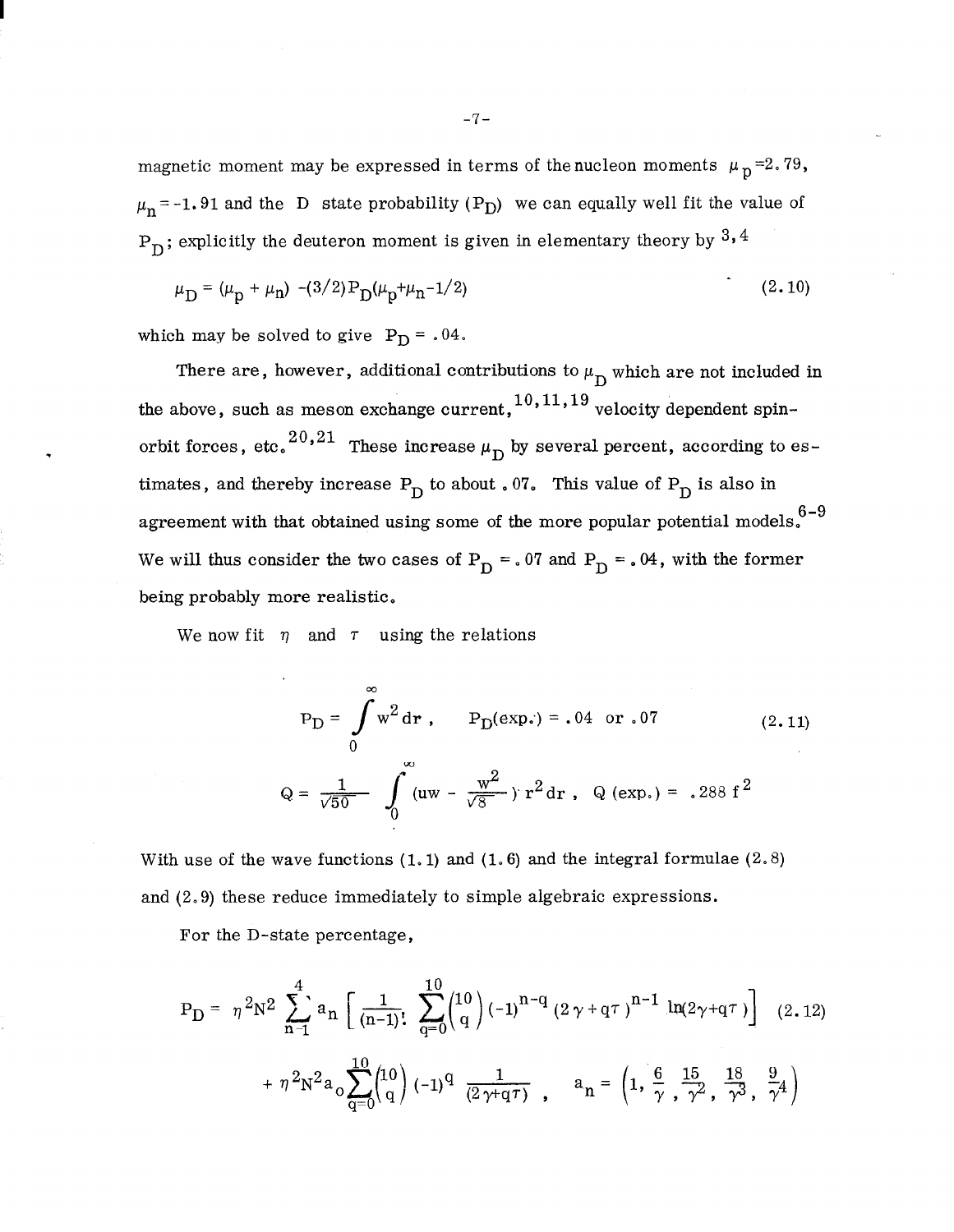and for the quadrupole moment

$$
Q = \frac{\eta N^2}{\sqrt{50}} \sum_{n=0}^{2} b_n \sum_{q=0}^{5} {5 \choose q} (-1)^q n! \left[ \frac{1}{(q\tau + 2\gamma)^{n+1}} - \frac{1}{(q\tau + \gamma + \beta)^{n+1}} \right]
$$
(2.13)  

$$
- \frac{\eta^2 N^2}{20} \sum_{n=0}^{2} c_n \sum_{q=0}^{10} {10 \choose q} \frac{(-1)^q n!}{(2\gamma + q\tau)^{n+1}} - \frac{\eta^2 N^2}{20} \sum_{n=0}^{2} d_n \sum_{q=0}^{10} {10 \choose q} \frac{(-1)^{n-q}}{(n-1)!}
$$
  

$$
(2\gamma + q\tau)^{n-1} \ln(2\gamma + q\tau), b_n = \left( \frac{3}{\gamma^2}, \frac{3}{\gamma}, 1 \right), c_n = \left( \frac{15}{\gamma^2}, \frac{6}{\gamma}, 1 \right), d_n = \left( \frac{18}{\gamma^3}, \frac{9}{\gamma^4} \right)
$$
  
To solve these we choose a value of  $\tau$  and calculate  $\eta$  from (2.12). These values of  $\tau$  and  $\eta$  are then substituted into (2.13) and the resultant Q com-

pared to the experimental value, with the final solution given by numerical interpolation.

A plot of Q versus  $\tau$  is shown in Fig. 5 and we see that for  $P_D = .07$ 

$$
\tau = 1.09 \text{ f}^{-1} \quad \eta = .025 \tag{2.14}
$$

and for  $P_D = .04$ ,

į,

$$
\tau = .83 \qquad \eta = .029 \qquad (2.15)
$$

Not surprisingly these values of  $\eta$  agree quite well with that obtained with potential models, due to the fact that Q is determined largely by  $\eta$  and the long range behavior of the wave functions. The behavior of Q as a function of  $\tau$  and  $\eta$  is displayed in Figs. 4 and 5.

The function w with the parameters (2.14) is plotted in Figure 2 for comparison with several potential models. It is clear that for  $r \geq .5f$  it is an excellent approximation with the  $P_D = 07$  set of parameters.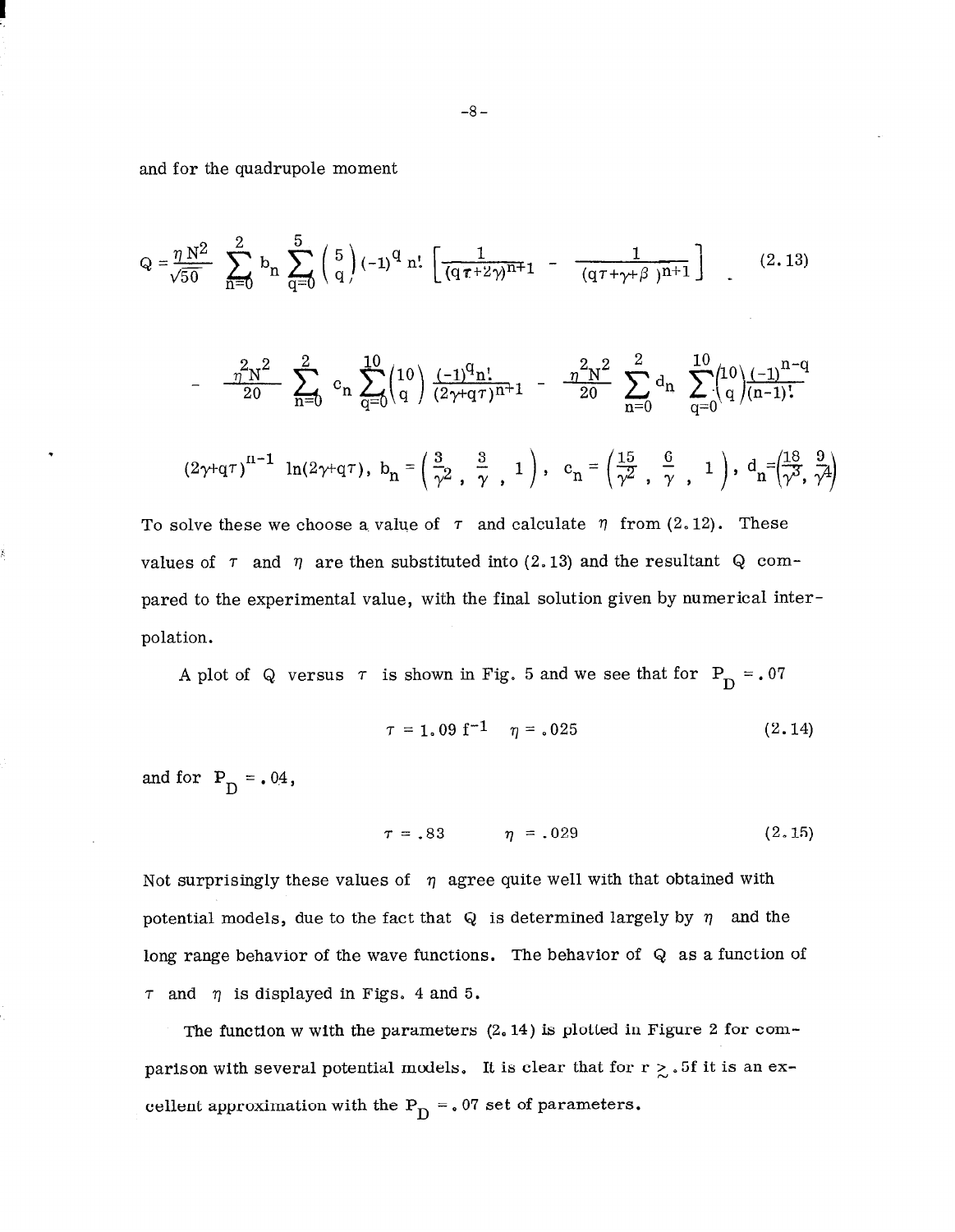#### III. SUMMARY

We have obtained a model for the deuteron  $D$  state wave function  $(1.6)$ which is independent of dynamical considerations in the sense that no specific properties of the nuclear force are utilized. Instead the wave function is constrained to fit the percentage of D state, which is related approximately to the magnetic moment, and the deuteron quadrupole moment. A large class of integrals involving this function are readily done using the relations  $(2.8)$ and  $(2, 9)$ . From the graph Fig. 2 it is evident that this function is a good approximation to several widely used potential model wave functions, and because of this it is hoped that it will be a useful tool in calculating deuteron properties. In particular it should be useful in situations where a matrix element must be integrated over a parameter, e.g. 2nd order perturbation theory for the process  $n + p \rightarrow d + 2\gamma$ .

#### REFERENCES

- 1. L. Hulthen and M. Sugawara, Handbuch der Phgsik, ed. S. Fliigge (Springer-Verlag, Berlin 1957), Vol. 39, p. 14.
- 2. L. I. Schiff, Quantum Mechanics (McGraw Hill, 1968), 3rd ed., Chap. 4, p. 91.
- 3. R. Wilson, The Nucleon Nucleon Interaction (John Wiley & Sons, 1963), Chap. 2, p. 8.
- 4. J. M. Blatt and V.. F. Weiskopf, Theoretical Nuclear Physics (John Wiley  $&$  Sons, 1952), Chap. 5, p. 103.
- 5. R. J, Adler, B. T. Chertok and H. C. Miller, Phys. Rev. C 2, 69 (1970).
- 6. R. V. Reid, Ann. Physics 50, 411 (1968).
- 7. R. V. Reid, and M. L. Vaida, Phys. Rev. Lett. 29, 494 (1972).
- 8. T. Hamada and I. D. Johnston, Nucl. Physics 34, 382 (1962).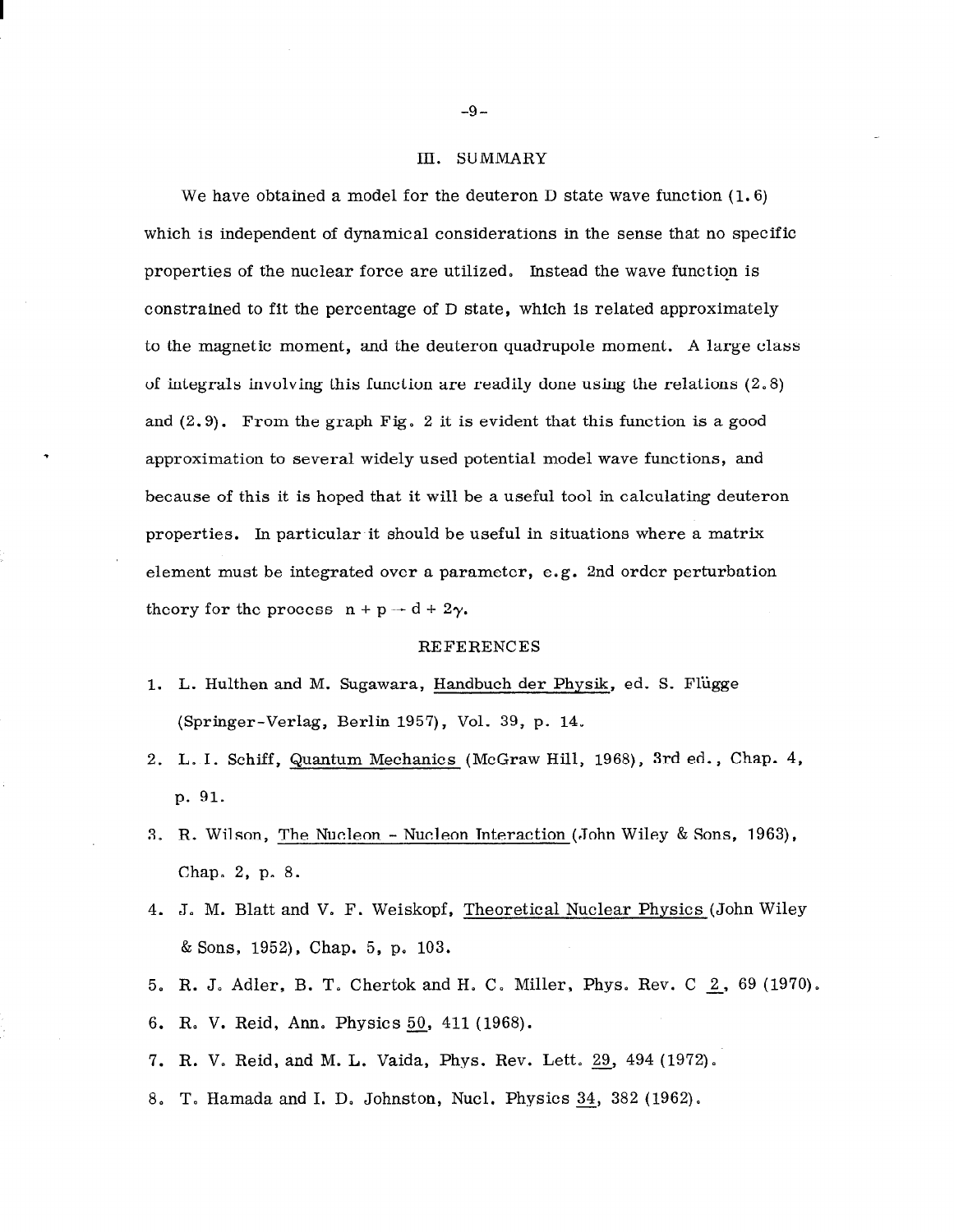- 9. K. E. Lassila, M. H. Hull, H. M. Ruppel, F. A. McDonald and G. Breit, Phys. Rev. 126, 881 (1962).
- 10. R. J. Adler and S. D. Drell, Phys. Rev. Lett. 13, 349 (1964).
- 11. R. J. Adler, Phys. Rev. 141, 1499 (1966).
- 12. R. J. Adler, Phys. Rev. C  $\frac{5}{2}$ , 165 (1972).
- 13. W. B. Dress, C. Guet, P. Perrin, P. D. Miller, Phys. Rev. Lett. (1975).
- 14. E. D. Earle, A. B. McDonald, 0. Haiisser and M. A. Lone, preprint.
- 15. J. Blomqvist and T. Ericson, Phys. Lett. 57B, 117 (1975).
- 16. J. Bernobeu and R. Torrach, CERN preprint.
- 17. G. Barschay, preprint.
- 18. R. J, Adler, T. K. Das, H. T. Coelho, to be published.
- 19. R. Blankenbecler and J. F. Gunion, Phys. Rev. D  $\frac{4}{1}$ , 718 (1971).
- 20. H. Feshbach, Phys. Rev. 107, 1626 (1957).
- 21. J. C. Bergstrom, Phys. Rev. C 9, 2435 (1974).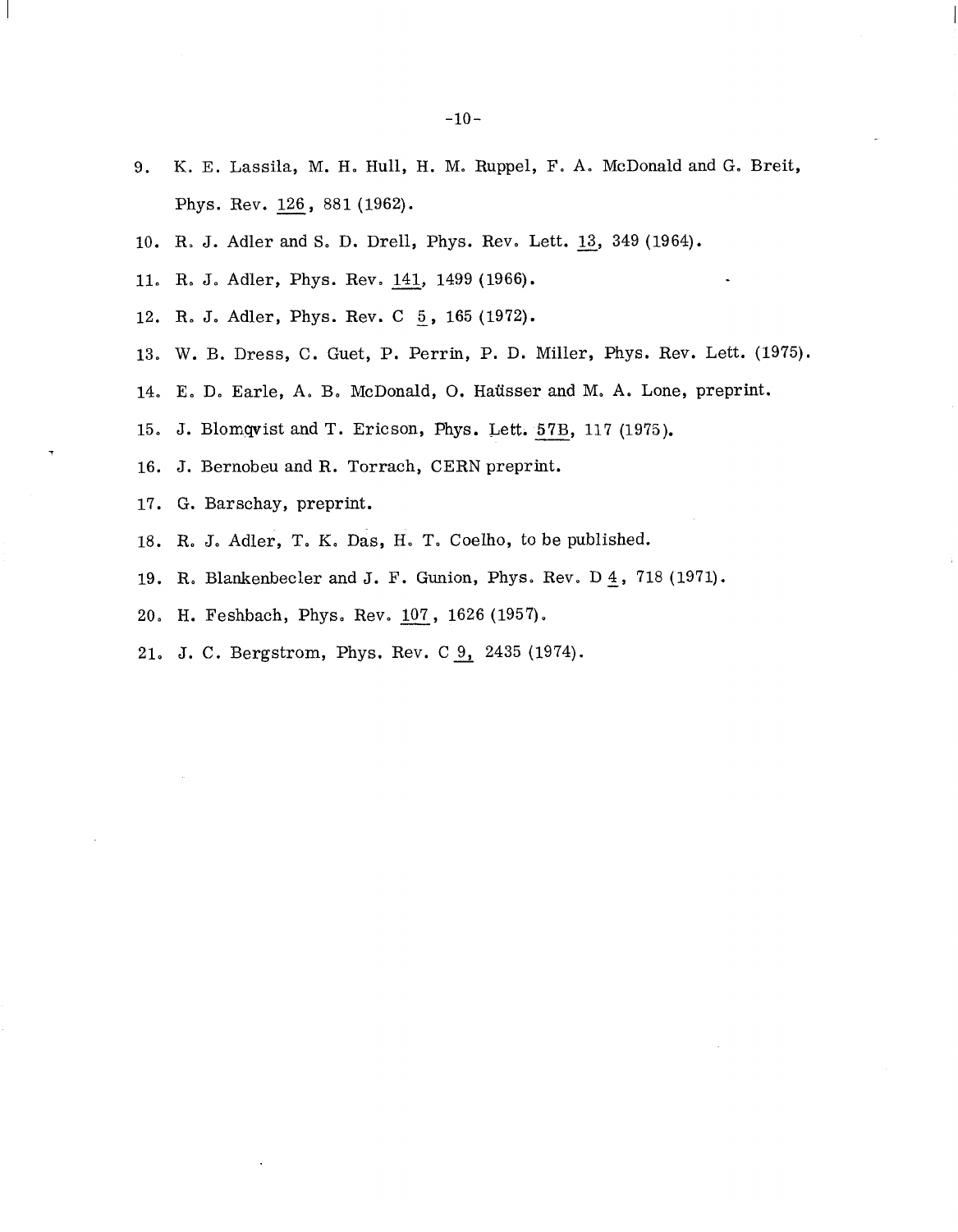## Figure Captions

- 1. S-state wave functions: Reid hard core . . . . , Hamada-Johnston . , Hulthen — , asymptotic - - -
- 2. D state wave functions, Reid hard core  $\dots$ , Hamada-Johnston . -, Yale - . . - , present — , asymptotic - - -
- 3. Solution for the parameter  $\tau$  in terms of  $Q_{exp}$  and  $P_D$ .  $\eta$  is given in terms of  $\tau$  from  $(2.12)$ ; see  $(2.14)$  and  $(2.15)$ .
- 4. Q as a function of  $\tau$  for  $\eta$  = .025
- 5. Q as a function of  $\eta$  for  $\tau = 1.09$

 $\mathcal{A}^{\mathcal{A}}_{\mathcal{A}}$  and  $\mathcal{A}^{\mathcal{A}}_{\mathcal{A}}$  and  $\mathcal{A}^{\mathcal{A}}_{\mathcal{A}}$  and  $\mathcal{A}^{\mathcal{A}}_{\mathcal{A}}$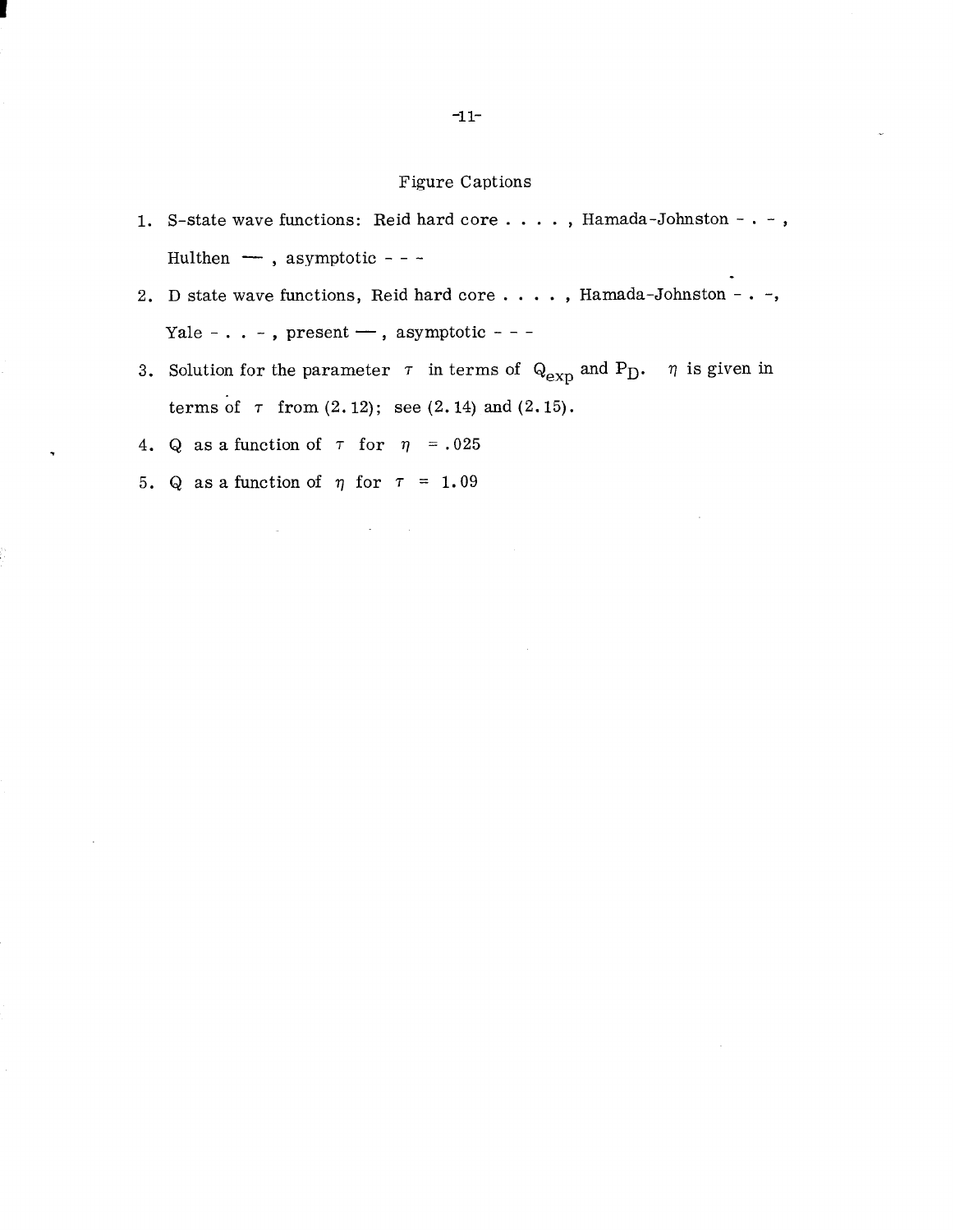

Fig. 1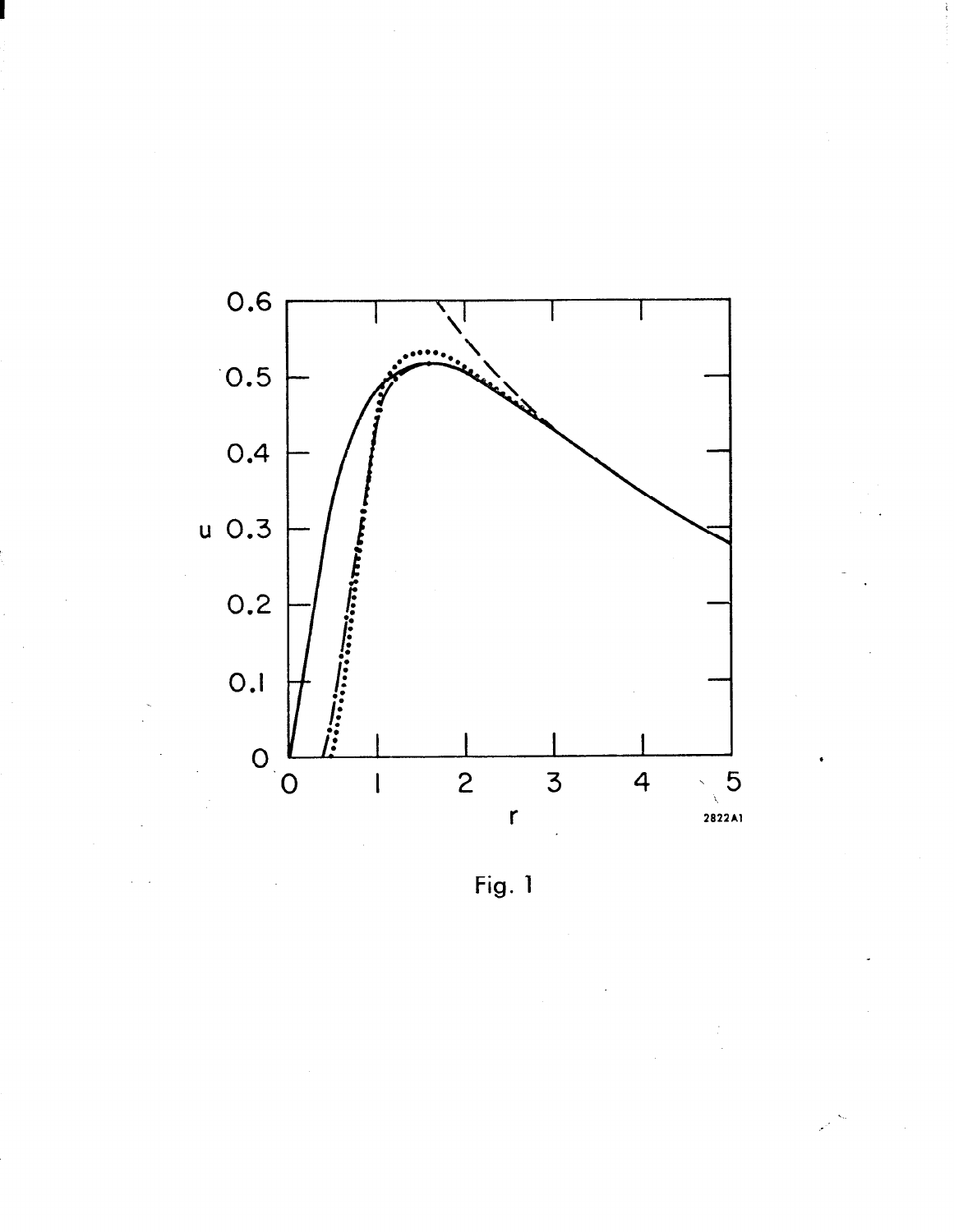

Fig.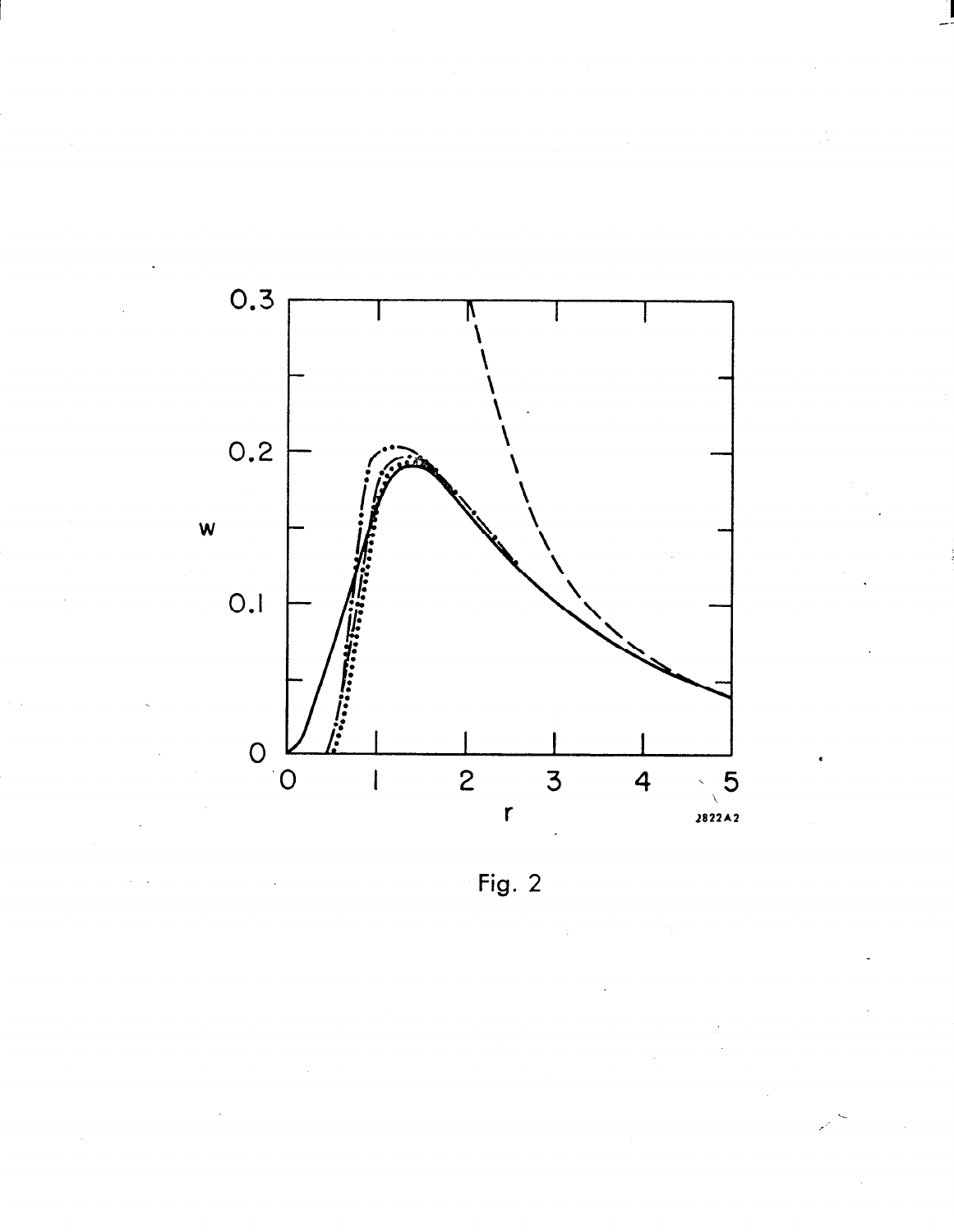

Fig. 3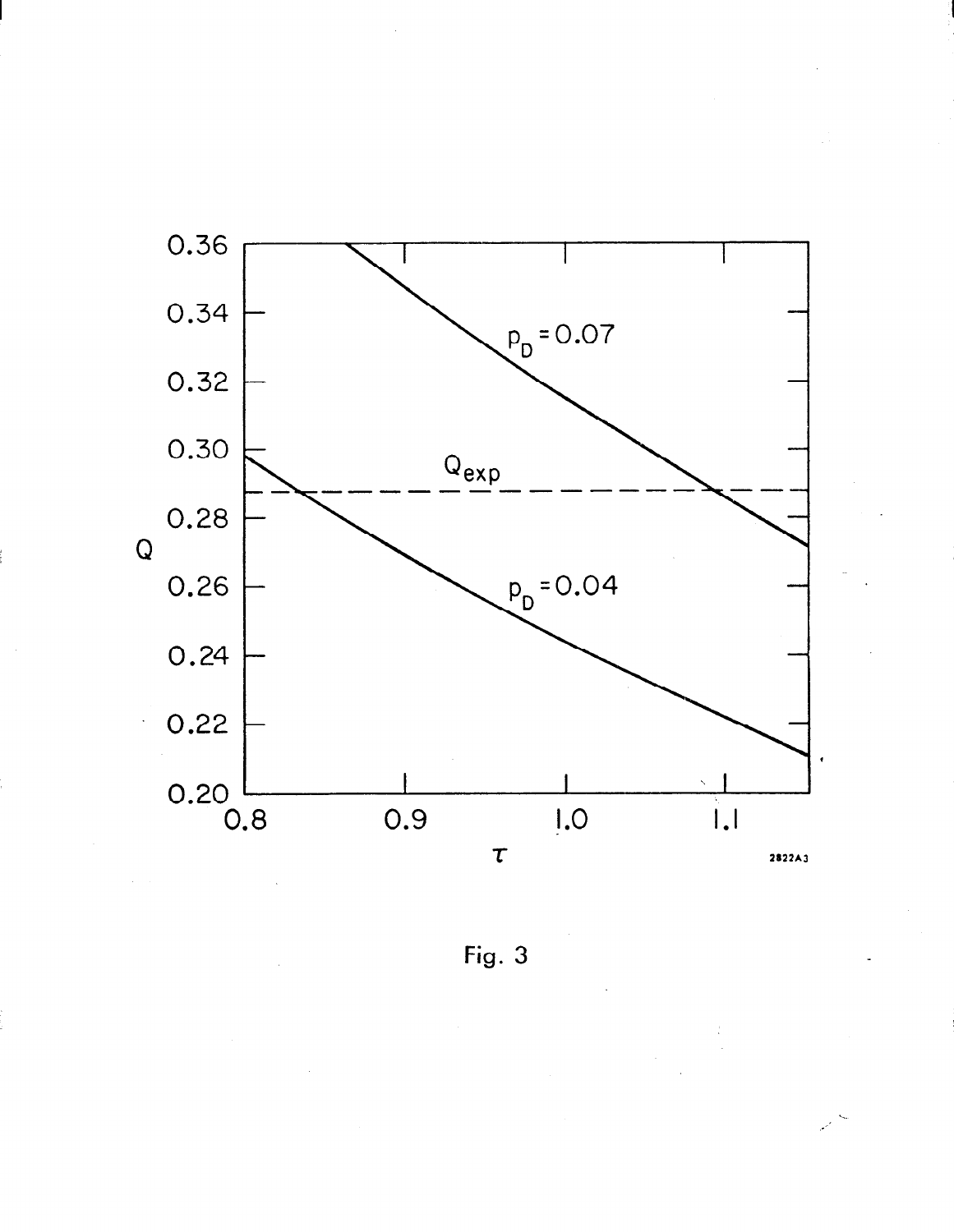

Fig. 4